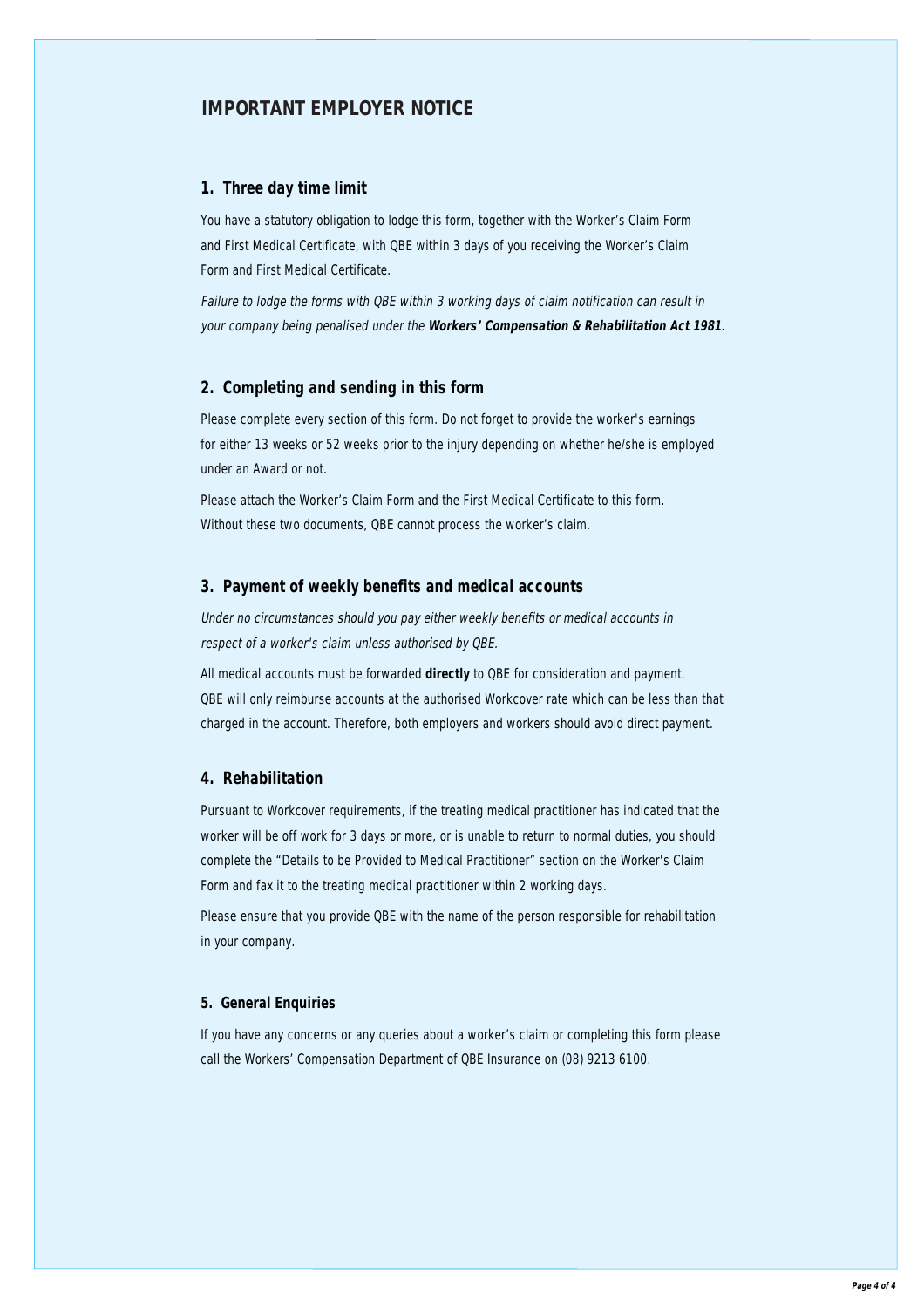

### **QBE INSURANCE (AUSTRALIA) LIMITED**

Perth Branch 95 William Street, Perth W.A. 6000 Australia GPO Box T1750, Perth 6845 Telephone: (08) 9213 6100 Facsimile: (08) 9213 6185 / 9213 6199 ABN 78 003 191 035

# **Employer's Report**

Policy No.

Preliminary Particulars of Occurence of Disability to be furnished by the Employer immediately after the occurence. This form should be accompanied by the employee's Claim for Compensation as well as First Medical Certificate. **Please read carefully the explanation on page 3 of this form regarding weekly compensation calculation. To ensure early refund of compensation this area must be completed.**

| <b>Employer</b>                                                                                                           |                                                                              |                                                                 |
|---------------------------------------------------------------------------------------------------------------------------|------------------------------------------------------------------------------|-----------------------------------------------------------------|
| <b>Business Name</b>                                                                                                      |                                                                              | <b>Employers ABN</b>                                            |
| Address                                                                                                                   |                                                                              |                                                                 |
|                                                                                                                           |                                                                              | Postcode                                                        |
| Postal Address                                                                                                            |                                                                              |                                                                 |
|                                                                                                                           |                                                                              | Postcode                                                        |
| Telephone                                                                                                                 | Facsimile                                                                    | Email                                                           |
| Nature of Business/Occupation of Employer                                                                                 |                                                                              |                                                                 |
|                                                                                                                           |                                                                              |                                                                 |
| Number of employees engaged in the business                                                                               |                                                                              | Total weekly payroll                                            |
|                                                                                                                           |                                                                              | \$                                                              |
| <b>The Injured Person</b>                                                                                                 |                                                                              |                                                                 |
|                                                                                                                           |                                                                              |                                                                 |
| Surname                                                                                                                   | <b>Given Names</b>                                                           | Date of Birth                                                   |
| Address                                                                                                                   |                                                                              |                                                                 |
|                                                                                                                           |                                                                              | Postcode                                                        |
| Industry in which employed                                                                                                | Occupation                                                                   | Date first employed                                             |
|                                                                                                                           |                                                                              |                                                                 |
| What occupation was the worker engaged in at the time of the accident?                                                    |                                                                              |                                                                 |
|                                                                                                                           |                                                                              |                                                                 |
| Was the worker employed: (a) Directly                                                                                     | (c) By a contractor or subcontractor<br>(b) As a contractor or subcontractor | If in your direct employ, for<br>years                          |
| Is the injured worker<br>Right -handed?                                                                                   | Left -handed?                                                                |                                                                 |
| Previous claims with all employers (for same injured person). Give details                                                |                                                                              |                                                                 |
|                                                                                                                           |                                                                              |                                                                 |
|                                                                                                                           |                                                                              |                                                                 |
|                                                                                                                           |                                                                              |                                                                 |
| Number of<br>Number of<br>Married<br>Hours                                                                                | Number of<br>Usual days<br>Meal breaks                                       | Is board and lodgings<br>Did the worker<br>Length of time       |
| dependent children<br>days worked<br>worked<br>or                                                                         | off during<br>hours worked<br>between                                        | provided in addition<br>worked on day<br>continue to work       |
| Single<br>under 16 years<br>per week<br>per week                                                                          | week<br>hours off<br>each day                                                | to weekly wages?<br>when injury occurred<br>after the accident? |
|                                                                                                                           |                                                                              |                                                                 |
| <b>Particulars of Accident</b>                                                                                            |                                                                              |                                                                 |
|                                                                                                                           |                                                                              |                                                                 |
| Day of week                                                                                                               | Date<br>Time                                                                 | $a.m.$ $p.m.$                                                   |
| Exact place or location where injury was sustained                                                                        |                                                                              |                                                                 |
| Did injured person give notice of injury?<br>Yes                                                                          | To whom was it given?                                                        |                                                                 |
|                                                                                                                           | If not, why?                                                                 |                                                                 |
| No<br>a.m.                                                                                                                |                                                                              |                                                                 |
| When was it given?<br>p.m.                                                                                                | on                                                                           | Verbally<br>In writing                                          |
| Name of witnesses to the accident, persons in the vicinity or aware of the accident (witness statement(s) to be attached) |                                                                              |                                                                 |
|                                                                                                                           |                                                                              |                                                                 |
|                                                                                                                           |                                                                              |                                                                 |
|                                                                                                                           |                                                                              |                                                                 |
|                                                                                                                           |                                                                              |                                                                 |
|                                                                                                                           |                                                                              |                                                                 |
|                                                                                                                           |                                                                              |                                                                 |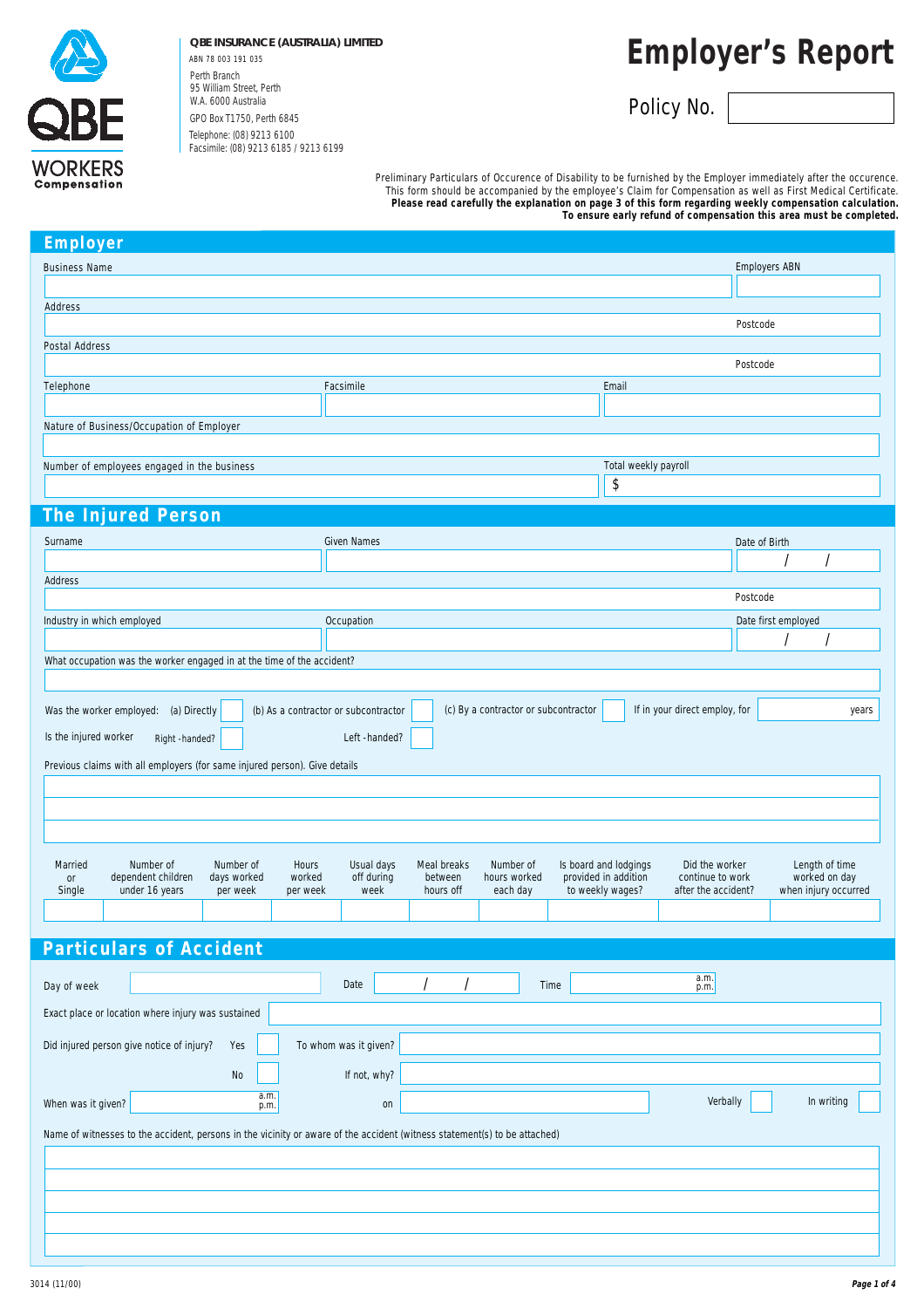| Give full details of how injury was sustained                                                                                                        |     |          |               |                                                      |      |     |               |
|------------------------------------------------------------------------------------------------------------------------------------------------------|-----|----------|---------------|------------------------------------------------------|------|-----|---------------|
|                                                                                                                                                      |     |          |               |                                                      |      |     |               |
|                                                                                                                                                      |     |          |               |                                                      |      |     |               |
|                                                                                                                                                      |     |          |               |                                                      |      |     |               |
|                                                                                                                                                      |     |          |               |                                                      |      |     |               |
|                                                                                                                                                      |     |          |               |                                                      |      |     |               |
|                                                                                                                                                      |     |          |               |                                                      |      |     |               |
|                                                                                                                                                      |     |          |               |                                                      |      |     |               |
|                                                                                                                                                      |     |          |               |                                                      |      |     |               |
|                                                                                                                                                      |     |          |               |                                                      |      |     |               |
|                                                                                                                                                      |     |          |               |                                                      |      |     |               |
| What is the nature of the injury?                                                                                                                    |     |          |               |                                                      |      |     |               |
|                                                                                                                                                      |     |          |               |                                                      |      |     |               |
|                                                                                                                                                      |     |          |               |                                                      |      |     |               |
|                                                                                                                                                      |     |          |               |                                                      |      |     |               |
|                                                                                                                                                      |     |          |               |                                                      |      |     |               |
| If injury was caused by any person(s) not in your employ give full names and addresses of those concerned and the name and address of their employer |     |          |               |                                                      |      |     |               |
|                                                                                                                                                      |     |          |               |                                                      |      |     |               |
|                                                                                                                                                      |     |          |               |                                                      |      |     |               |
|                                                                                                                                                      |     |          |               |                                                      |      |     |               |
|                                                                                                                                                      |     |          |               |                                                      |      |     |               |
| Has worker discontinued his duties?                                                                                                                  | Yes | $\rm No$ | If 'Yes' Date |                                                      | Time |     | a.m.<br>p.m.  |
|                                                                                                                                                      |     |          |               |                                                      |      |     |               |
| Has worker returned to work?                                                                                                                         | Yes | No       | If 'Yes' Date |                                                      | Time |     | $a.m.$ $p.m.$ |
| What is the estimated time of absence from work?                                                                                                     |     |          |               | Is compensation being claimed from any other source? |      | Yes | $\rm No$      |
| If yes, please specify                                                                                                                               |     |          |               |                                                      |      |     |               |
|                                                                                                                                                      |     |          |               |                                                      |      |     |               |
| Supplementary remarks as to anything affecting the cause or probable consequence of the injury                                                       |     |          |               |                                                      |      |     |               |
|                                                                                                                                                      |     |          |               |                                                      |      |     |               |
|                                                                                                                                                      |     |          |               |                                                      |      |     |               |
|                                                                                                                                                      |     |          |               |                                                      |      |     |               |
|                                                                                                                                                      |     |          |               |                                                      |      |     |               |
|                                                                                                                                                      |     |          |               |                                                      |      |     |               |
|                                                                                                                                                      |     |          |               |                                                      |      |     |               |
|                                                                                                                                                      |     |          |               |                                                      |      |     |               |
|                                                                                                                                                      |     |          |               |                                                      |      |     |               |
|                                                                                                                                                      |     |          |               |                                                      |      |     |               |
|                                                                                                                                                      |     |          |               |                                                      |      |     |               |
|                                                                                                                                                      |     |          |               |                                                      |      |     |               |
|                                                                                                                                                      |     |          |               |                                                      |      |     |               |
|                                                                                                                                                      |     |          |               |                                                      |      |     |               |
|                                                                                                                                                      |     |          |               |                                                      |      |     |               |
|                                                                                                                                                      |     |          |               |                                                      |      |     |               |
|                                                                                                                                                      |     |          |               |                                                      |      |     |               |
|                                                                                                                                                      |     |          |               |                                                      |      |     |               |
|                                                                                                                                                      |     |          |               |                                                      |      |     |               |
|                                                                                                                                                      |     |          |               |                                                      |      |     |               |